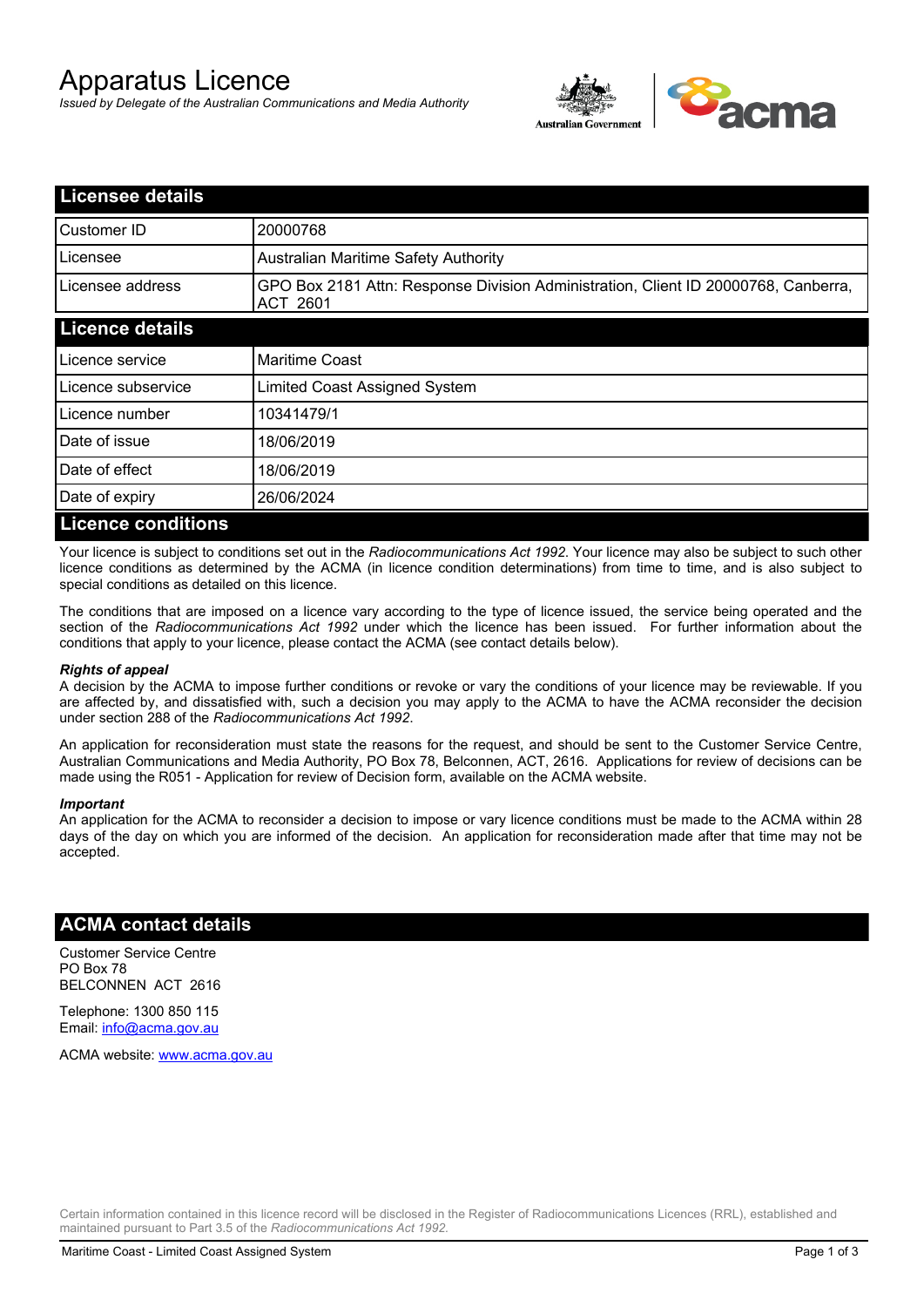# **Advisory Notes applying to licence no.: 10341479/1**

Conditions applicable to the operation of Limited Coast Assigned System authorised under this licence can be found in the Radiocommunications Licence Conditions (Apparatus Licence) Determination and the Radiocommunications Licence Conditions (Maritime Coast Licence) Determination. Copies of these determinations are available from the ACMA and from the ACMA home page (www.acma.gov.au).